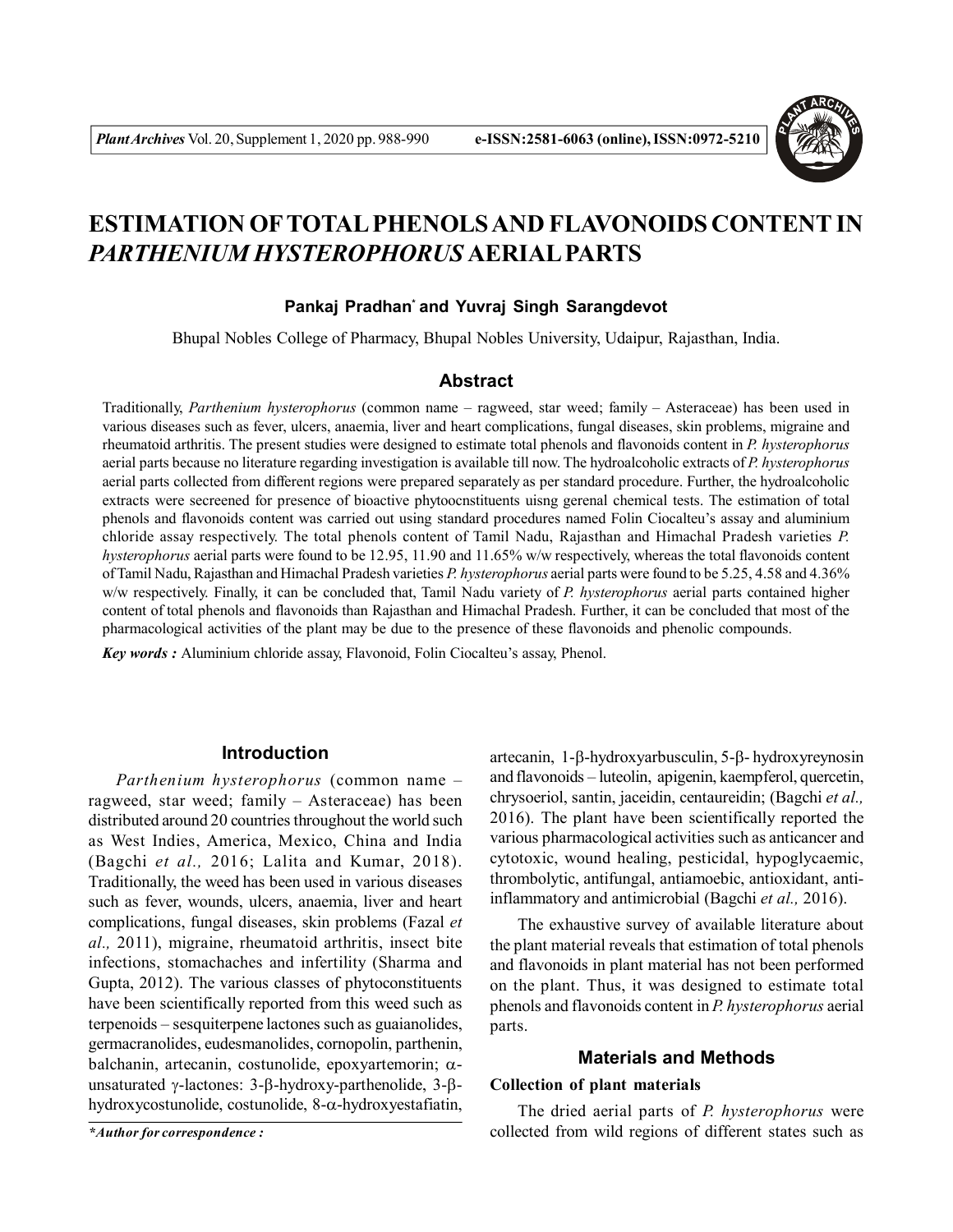Himachal Pradesh, Rajasthan and Tamil Nadu. The identity of collected dried aerial parts of *P. hysterophorus* were also confirmed from National Institute of Science Communication and Information Resources (NISCAIR), New Delhi by Dr. Sunita Garg, Emeritus Scientist, CSIR-NISCAIR with reference no. – NISCAIR/RHMD/ Consult/ 2018/3203-04, dated 27/04/ 2018).

#### **Chemicals, reagents and solvents**

The various chemicals, reagents and solvents of analytical grade, used in present research work were procured from authentic sources such as E Merck, Delhi, India and S.D. Fine Chemicals, Mumbai, India.

#### **Preparation of various extracts**

The hydroalcoholic extracts of *P. hysterophorus* aerial parts collected from different regions were prepared separately as per standard procedure described in literature (Richa *et al.,* 2017). Further, the hydroalcoholic extracts were secreened for presence of bioactive phytoocnstituents uisng gerenal chemical tests (Farnsworth, 1966).

## **Estimation of total phenols and flavonoids content**

The various hydroalcoholic extracts of aerial parts of plant obtained from different regions was subjected to estimation of total phenols and flavonoids content using standard procedures named Folin Ciocalteu's assay and aluminium chloride assay respectively (Kumar *et al.,* 2014). The absorbance in the experimental protocol was measured using UV/VIS spectrophotometer (Schimadzu, Japan). The results obtained from the experimental protocol were presented in the form of mean  $\pm$  standard deviation (S.D). The reading were taking in triplicate.

## **Results and Discussion**

The percentage yields of hydroalcoholic extracts of *P. hysterophorus* aerial parts obtained from wild areas of different states Tamil Nadu, Rajasthan and Himachal Pradesh were found to be 20.25, 19.58 and 20.01% w/ w. The results of preliminary phytochemical profiling of various hydroalcoholic extracts of *P. hysterophorus* aerial parts showed presence of phenolic and flavonoids as major classes of phytoconstituents.

The results of determination of total phenols and flavonoids content of hydroalcoholic extract of *P. hysterophorus* aerial parts obtained from wild areas of different states Tamil Nadu, Rajasthan and Himachal Pradesh are presented in table 1, Fig. 1 and Fig. 2. The total phenols content was quantitatively determined on the basis of standard curve between different concentrations of gallic acid against absorbance (linearity: 20 to 120 mg/ml;  $r^2 = 0.9977$ ; fig. 1). Similarly, the total flavonoids content was quantitatively determined on the basis of standard curve between different concentrations of quercetin against absorbance (linearity: 40 to 140 mg/ ml;  $r^2 = 0.9977$ ; fig. 2) respectively. Amongst hydroalcoholic extracts of *P. hysterophorus* aerial parts, Tamil Nadu variety contained higher content of total phenols and flavonoids followed by Rajasthan variety and



**Fig. 1:** Standard curve between different concentrations of gallic acid against absorbance.



**Fig. 2:** Standard curve between different concentrations of quercetin against absorbance.

|                                    |  |  | <b>Table 1:</b> Total phenols and flavonoids content in P. |  |  |  |
|------------------------------------|--|--|------------------------------------------------------------|--|--|--|
| <i>hysterophorus</i> aerial parts. |  |  |                                                            |  |  |  |

| <b>Test sample</b> | <b>Total phenols</b><br>content <sup>*</sup> | <b>Total flavonoids</b><br>content <sup>*</sup> |
|--------------------|----------------------------------------------|-------------------------------------------------|
| Tamil Nadu         | $12.95 \pm 0.45$                             | $5.25 \pm 0.11$                                 |
| Rajasthan          | $11.90 \pm 0.69$                             | $4.58 \pm 0.25$                                 |
| Himachal Pradesh   | $11.65 \pm 0.54$                             | $4.36 \pm 0.30$                                 |

\*The data is expressed in (% w/w); Mean<sup>n</sup>  $\pm$  S.D.

Himachal Pradesh variety.

Phenolic constituents acts as potential characteristic agent for cancer prevention and generally dispersed in plant drugs (Thaipong *et al.,* 2006; Pourreza, 2013). Flavonoids and other phenolic mixes display different pharmacological exercises, e.g., calming, antiatherosclerotic, antitumor, antiviral, antifungal, antimicrobial, cell reinforcement, hepatoprotective, antiulcer, antidiabetic and cardioprotective (Tapas *et al.,*